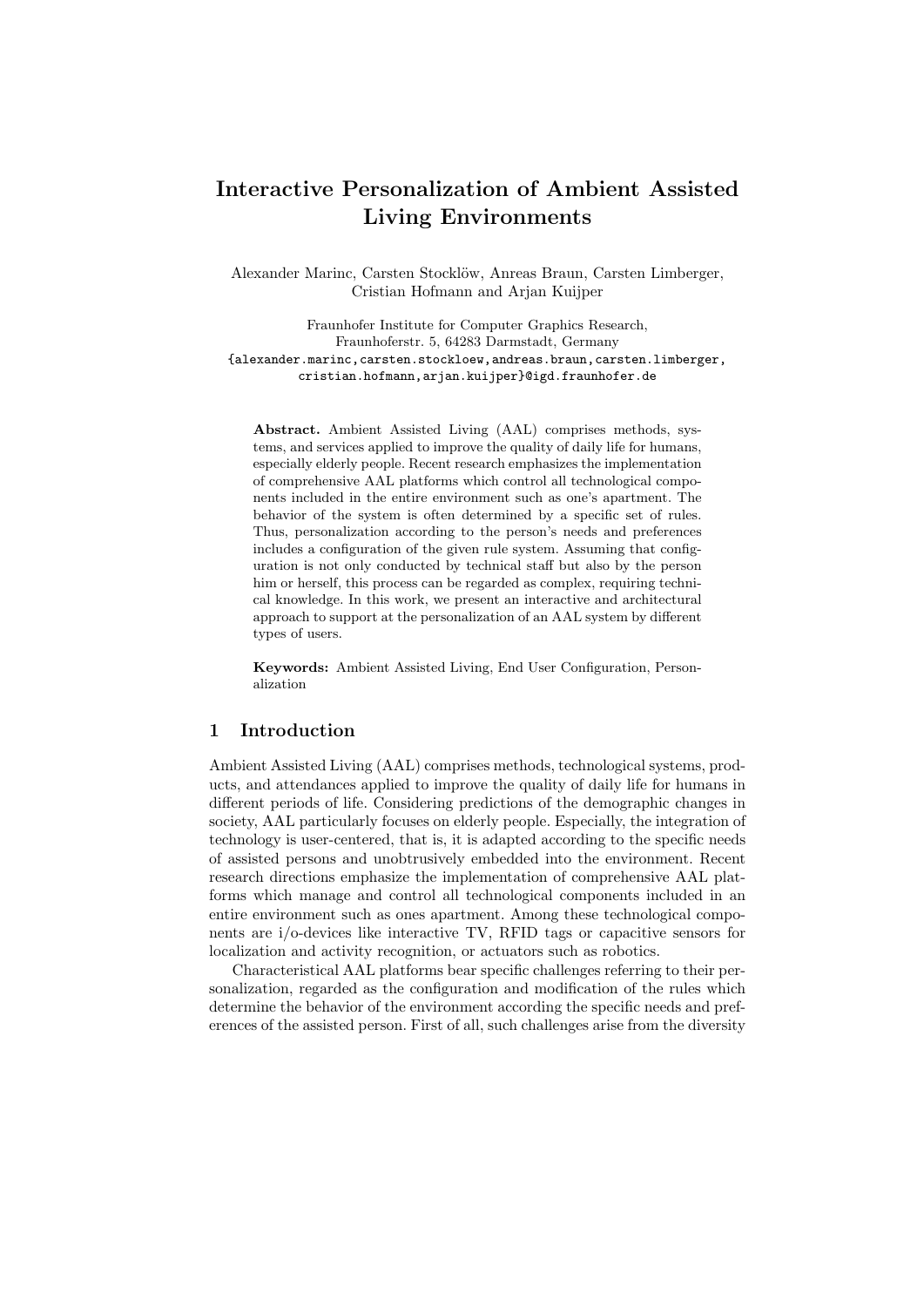of heterogeneous components and information the platform needs to handle, e.g., computing unit(s), devices, software components, services, or different participants. Second, such environments are usually driven by a specific set of rules which finally form the application tier. Here, rule-based applications define the overall behavior of the system and determine the state of different elements potentially resulting from specific predefined events. As a result, personalization processes require technical knowledge and skills such as specific notations or programming languages, which are normally not among the standard competencies of regular users, and even less of assisted persons. In this context, we must consider various types of users which differ according to their technical knowledge, skills and expertise on the one hand, and their physical capabilities or disabilities [7]: expert, normal, and impaired user. While the first type can particularly be associated with technical staff, normal and impaired users refer to the assisted persons. Here, we regard impaired users as persons which have physical and mental disabilities.

In this paper, we present a new approach for the interactive configuration of comprehensive Ambient Assisted Living Environments on the level of authoring tools, focusing on the application of AAL at home. First, essential requirements are discussed which refer to the given AAL-system and the different types of users. In Section 3, configuration parameters are elucidated, explaining what needs to be configured regarding objects of the AAL space as well as the given system of rules. As central contribution of this work, in Section 4 we present an interactive concept to support different types of users during the personalization process. Here, we specify different methods for multimodal interaction and abstraction of information and access to the system. In Section 5, we introduce architectural components which realize the established concepts, and integrate them into an existing AAL platform developed in the scope of the  $UniversAAL[1]$ project. Concluding, we summarize the presented results and describe our future work.

# 2 Requirements

In this section, first we give an overview of the general requirements which have to be fulfilled by a platform to allow an efficient personalization of a system. Then we present requirements that are of interest for the different user-types such as defined in Section 1.

#### 2.1 General considerations

To allow an intuitive and easy interaction, a technical system needs to fulfill a minimal set of requirements regarding the hard- and software structure. According to our research focus, these requirements generally depend on a) the number of users that are using the system and b) the users' knowledge and skills.

Handling multi-user-systems is a part of current research. The limitations in this case are not primarily given by the software but by sensor systems which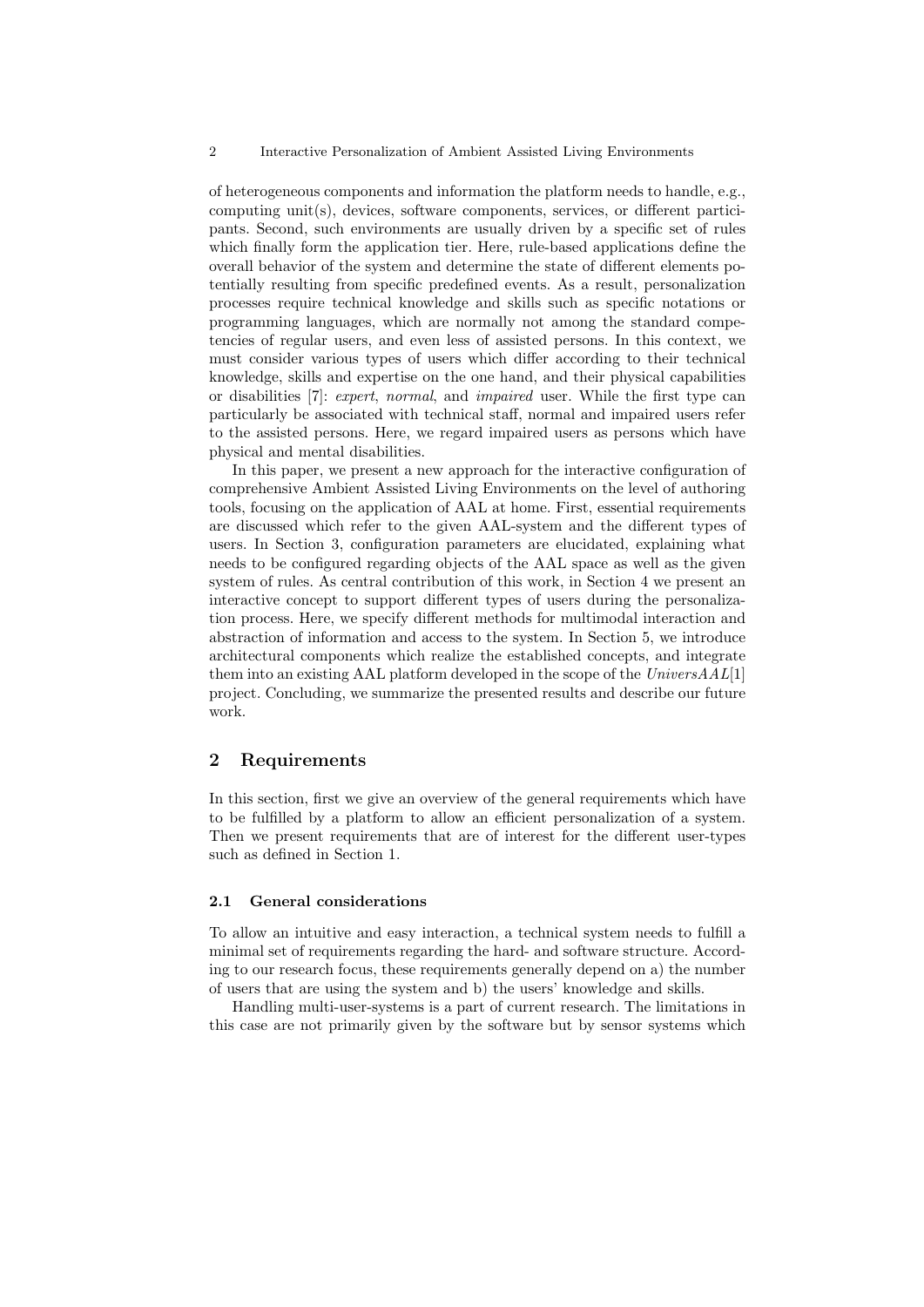track and distinguish between different persons within the same living area. Recent approaches include the equipment of every user with small active sensors or passive tags that can be detected by ultrasound or radio signals, or vision based methods with time-of-flight or video cameras. However, these methods require the user to either wear sensors/tags or suffer from user acceptance in case of cameras. Due to these limitations and assuming that a majority of the elderly people is living alone at home [3] we will handle in this work basically one-user-systems.

For a user interface, considering the user's knowledge and skills is an important aspect. The requirements regarding the categories of users are given in Section 2.3

#### 2.2 Basic requirements

From a high-level point of view, there is a number of requirements that a platform needs to fulfill to enable a system to be configurable by a user. For a detailed description, the reader is referred to [8].

R1 - Hardware abstraction layer : A platform for personalization needs to abstract from the hardware in a way a user can query all available devices, their functionality and benefit in the overall system, as well as their logical connection.

 $R2$  - Interaction framework: The platform needs to support a framework for managing the interaction between human and machine. This includes the processing of multimodal in- and outputs that enables a user to interact in a way that is most natural to him/her and fits his/her skills and physical needs.

 $R3$  - Rule based system: To realize this, we use a rule-based system to describe behavior in a way that it can be understood and saved by the system, and edited and parameterized by the user to fit it to his needs.

 $R<sub>4</sub>$  - Service based infrastructure: Services are an adequate choice to create an open system. This allows an understandable description, abstraction, and connection of different distributed functionalities.

R5 - Context reasoning: The intended behavior strongly depend on the current state of the system and the context of the user (e.g. the user is now in the kitchen). Therefore a system is needed that allows to save, read and change the current context as well as making it transparent to the user.

R6 - Semantic descriptions: Semantic descriptions enables discovering and processing of services, and providing contextual data in a way that end users can work with it.

#### 2.3 Requirements for different kind of users

In the following, the requirements for the different user types are defined. These are requirements for the tools that realize personalization on top of the requirements described in the previous section. Some requirements are relevant for all kinds of users, but we assign requirement to users where it is most appropriate.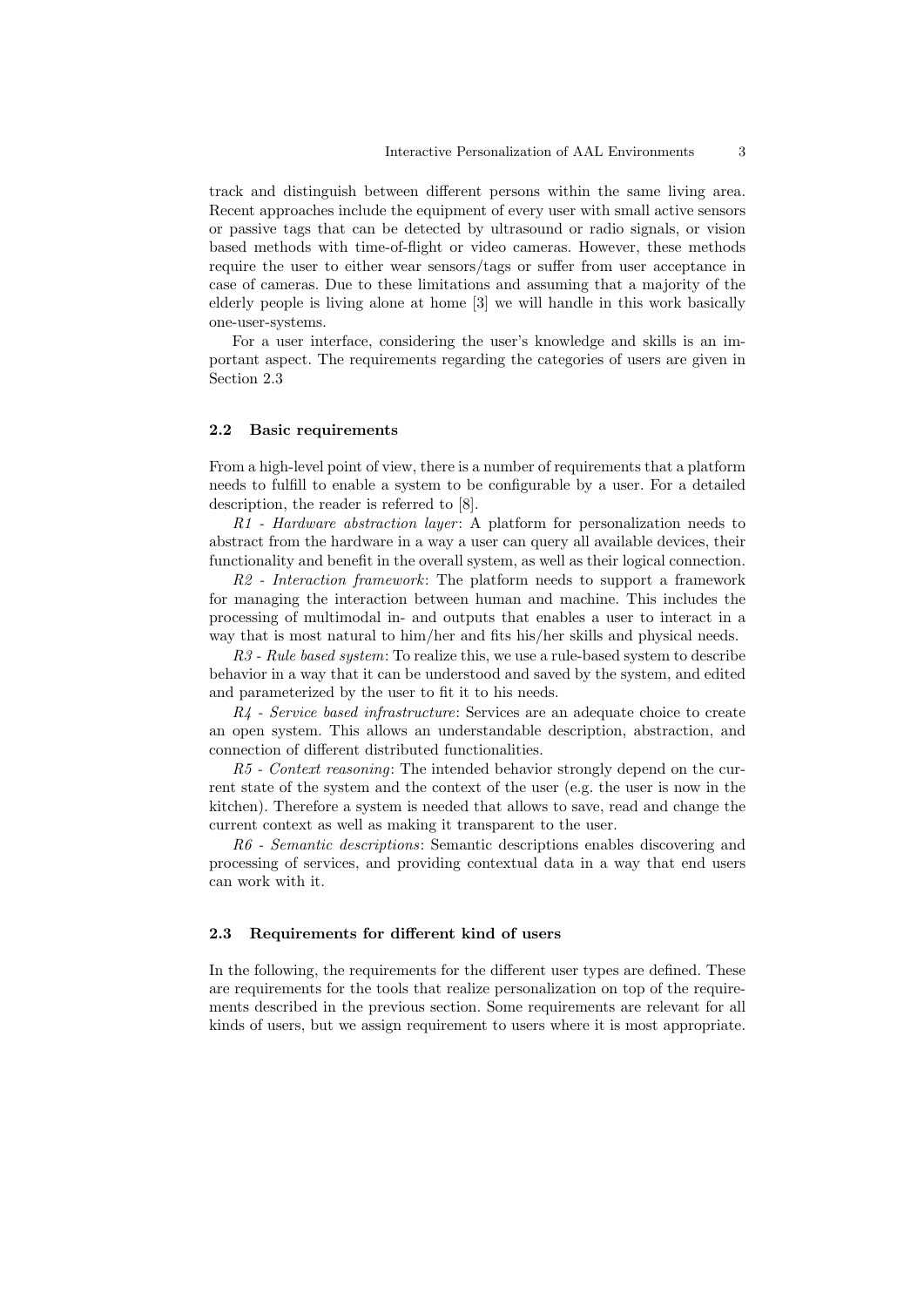Requirements for expert users: An expert user has profound knowledge about the system and its configuration. Thus, the rules and parameters could even be shown directly, only small abstraction can be considered helpful. However, the following additional requirements should be fulfilled:

R7 - Direct interfaces: Since an expert user is able to program even complex rules by himself he needs to have direct access to all relevant components.

R8 - System details: An expert user will perform personalization as a daily routine and has detailed knowledge about the technical background. Thus, all details must be available. Rules and parameters can be edited "by hand".

R9 - Direct Feedback: All feedback from the system has to be shown directly to the user without modification or delay.

Requirements for regular users: A regular user is typically not interested in all details about the used technologies of the platform, but he is well trained in using common interaction devices. This kind of user is hard to deal with, because he knows what is possible, but not how to realize it. A personalization tool for a regular user therefore needs to hide technical aspects, but in best case offer the same functionality as for the expert user. The following additional requirements are defined:

R10 - Common user interfaces: For regular users tools for personalization must make use of different interaction techniques with the system. Since they are not interested in details, other modalities like speech are very relevant here to gain a bigger benefit in usage.

R11 - Help-files: A regular user is able to adapt new concepts based on common knowledge. Technical details should be hidden, but hints about them have to be available in tutorials and help-files.

R12 - Up-to-date look and feel: For the acceptance of a system it is particularly for the regular users important to have a modern look and feel of the visual components.

Requirements for impaired users: Impaired users need to be assisted much more by the tools than other users. They are typically not able to use the full functionality given by the system and accordingly they will be offered only basic elements of configuration. An interesting aspect is the automatic learning of the user's behavior to try to estimate his/her current needs. This way, it will be possible to guide him/her to use the system more use- and trustfully. For the impaired user we define the additional requirements in the following:

R13 - Limited access to details: Complex and vital details of the system have to be hidden. This way, the user does not get overwhelmed by the user interface or even trapped in nested dialogs. Additionally, some parameters like emergency processing can not be made inoperative by the user.

R14 - Simulation: Offer the possibility to simulate recently created rules. This means, testing without changing anything in the real system. This can take the fear to "play"with the system.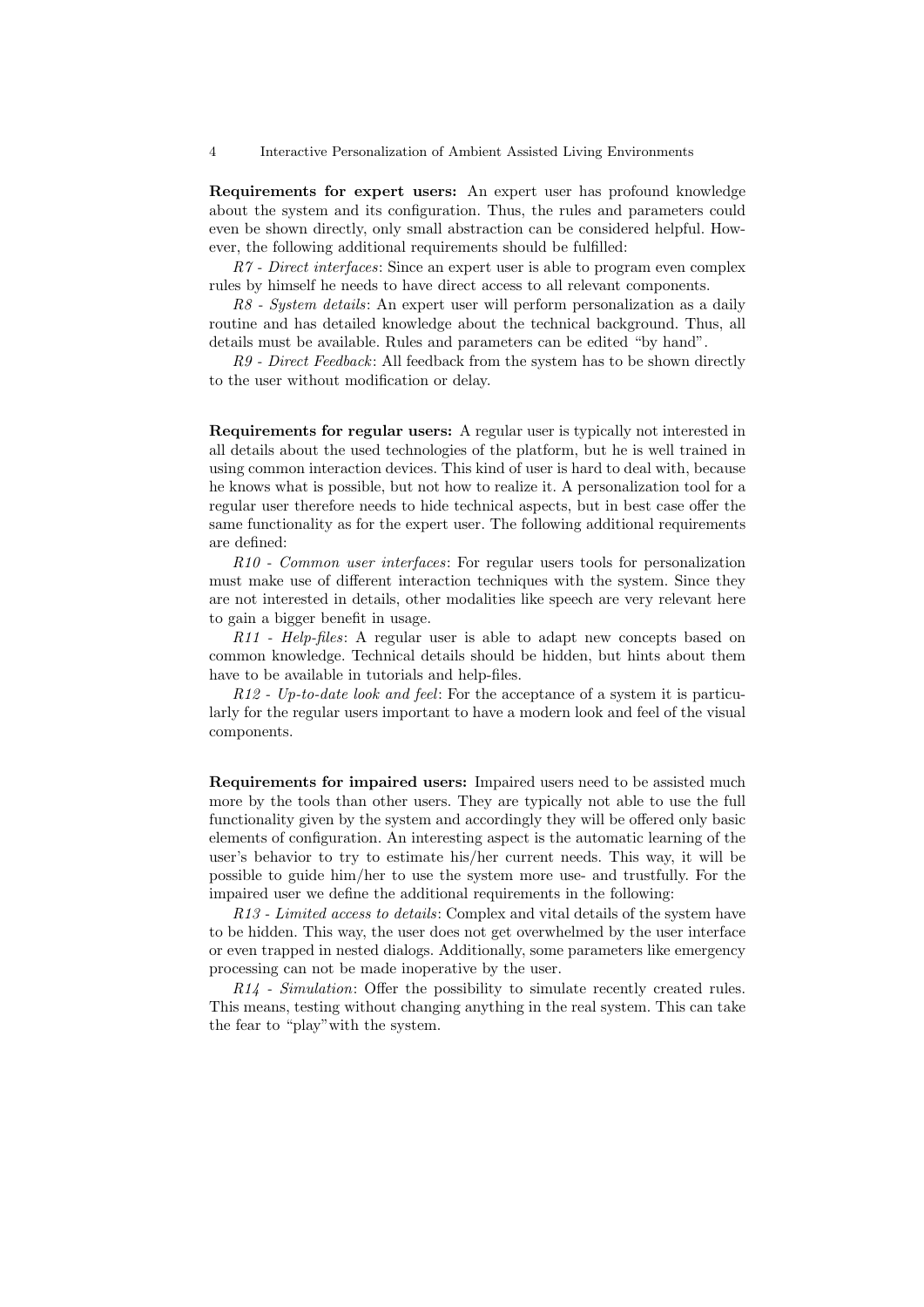R15 - Self learning: In particular for the group of impaired users it can be helpful if not only the user has the active role. If the system detects common patterns in the behavior of the user (e.g. switch on TV every morning at 8am), it should suggest to the user the permanent acquisition of automatically created rules.

R16 - System interruption: Impaired users have in most cases no idea how the system is working, therefore it is important that every behavior introduced by the system can be interrupted by the user as easy as possible. This way, it is ensured that a user does not feel patronized by the system.

## 3 Configuration Parameters

In this section, we provide a more detailed look on the technical elements and properties which are to be personalized. As already stated in Section 2, we assume to have a given Service-Oriented Architecture (Requirement 4). The very basic elements are Service-Descriptions, Service-Calls, and appropriate Service-Responses. In addition to this, we need to have a sort of Reasoning Managing System which is able to create, distribute and save changes in the context of the user (context-events). Finally, the platform must support input and output channels which allow a user to interact with the system (see also Section 5).

#### 3.1 Configuration of single elements

One essential object is an editable user-profile which contains general information such as the person's name or physical limitations. The other basic element in the system are the Service-Descriptions that have to be given in same description language. A common way is to use the XML based language WSDL  $<sup>1</sup>$ , but also</sup> semantic expressions can be used, e.g., provided by OWL<sup>2</sup>. In order to make all services available to the user, we have to ensure that enough meta-information is included in order to distinguish between different user types. Additionally, this information must be editable in order to adapt the descriptions according to the individual user's needs (e.g. for a description of a TV "X8300" vs. "TV Living Room"). The needed inputs for Service-Requests can be retrieved by simple questionnaires and the presentation of the Service-Responses strongly depends on the user-profile (e.g. using loudspeakers if the user is blind). The current context of the user (except of his profile) does not have to be configured by the person himself. We must assume that the platform provides an appropriate overview about the available context-events. Furthermore, a prerequisite is that programmers defines suitable names. This gives a user the freedom to include event-reasoning in his personalized rules. Output devices can be included as services and Input-Events are represented as events that provide input for Service-Calls.

<sup>1</sup> Web Services Description Language: XML-based language for the Web Services

 $^2$  Web Ontology Language: RDF/XML-based language for the Semantic Web  $\,$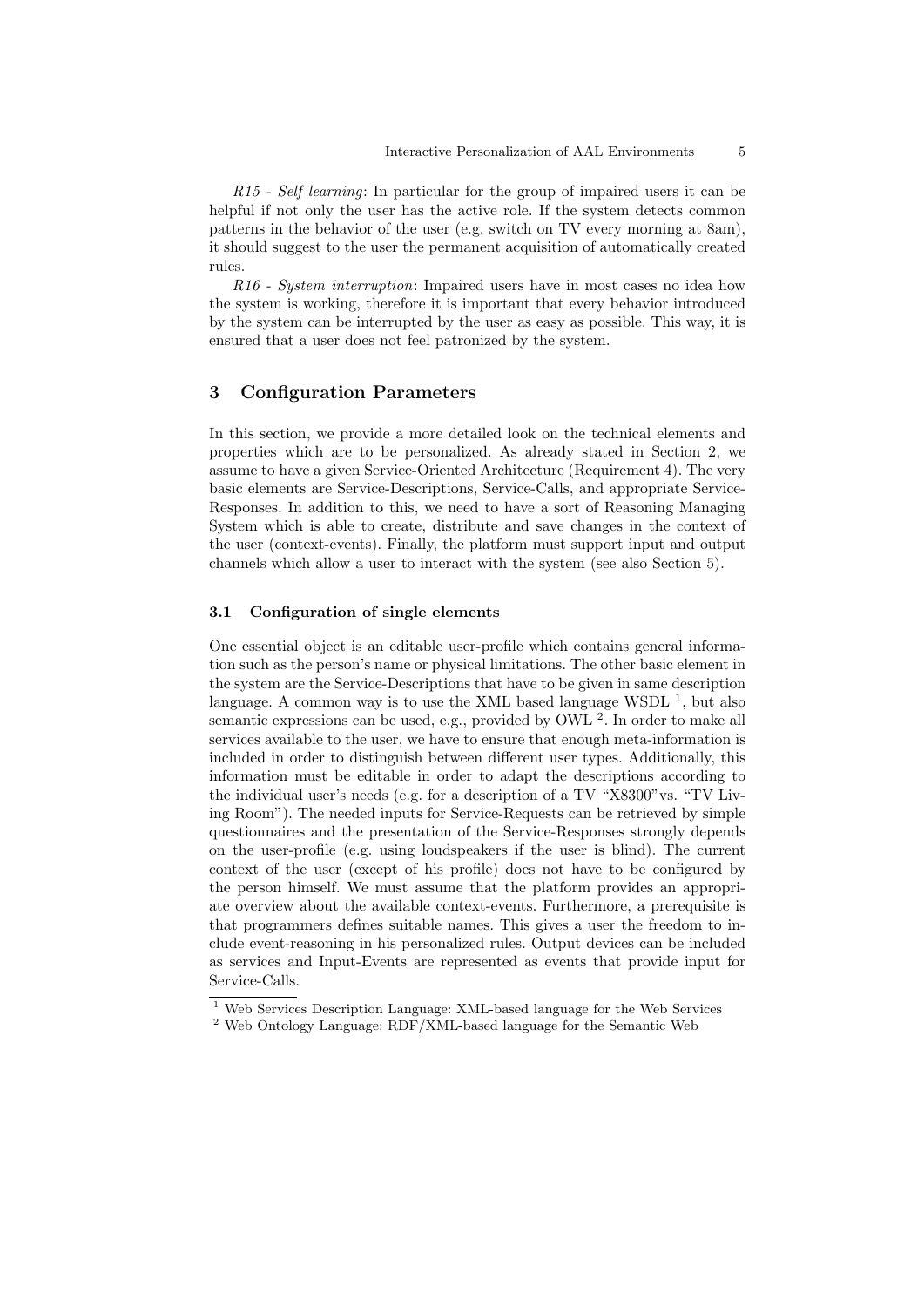#### 3.2 Configuration of the dependencies between elements

Besides the configuration of single elements, the main part of personalization is to take control over the system by creating rules that are usable by the platform, combining given single elements. Combining means in the simplest case just to group services or events. Multiple services are called at the same time and will be executed after all required inputs of all services in the group are given by the user. Examples for sophisticated methods such as entire workflows between services. This offers the possibility to define restrictions in the process (e.g., take service X if Y failed and Z otherwise). Since many interactions are complex and multimodal it most be also possible to combine events (e.g. combine "switch lamp on"and "user is in living room"to create the event "switch lamp in living room on") for futher use. The most important aspect is the combination of services and events. This is what offers the possibility to directly control the behavior of the system. If a (maybe combined) event like an explicit command is triggered, an associated service (this again can consist of many services) should be triggered.

#### 3.3 Representation of rules

All rules and combined services have to be represented in an appropriate way in the system. To realize this, different forms of representation have been researched in the past, e.g. for the definition of workflows the description languages  $BPEL<sup>3</sup>$ or  $XPDL<sup>4</sup>$  can be used. The platform itself is not bound to a specific representation; there can be multiple components responsible for storing, executing and processing the various types of description languages. In this case, it must be possible to access and configure the rules contained in these components to provide the possibility to combine them into higher level rules, and to provide appropriate interfaces to present them to the user.

## 4 Interaction

In this section, we present an interaction concept which supports the process of customizing the system of rules of an AAL-system. The main idea can be exemplified with the simple scenario "evening activity". After dinner, the assisted person usually reads a book in the living room. For this purpose, when he or she leaves the dining room the lights are automatically switched off. In the living room, the ceiling lightings are dimmed and a reading lamp positioned next to the couch is switched on. In the course of time, the person's ability to see has decreased. As a consequence, instead of reading, the person is going to listen to the local radio program. Hence, the reading lamp remains off, and the hifi-system is turned on with the preset radio channel. Here, the underlying rules system needs to be modified. As already mentioned, these changes can be conducted

<sup>3</sup> Business Process Execution Language

<sup>4</sup> XML Process Definition Language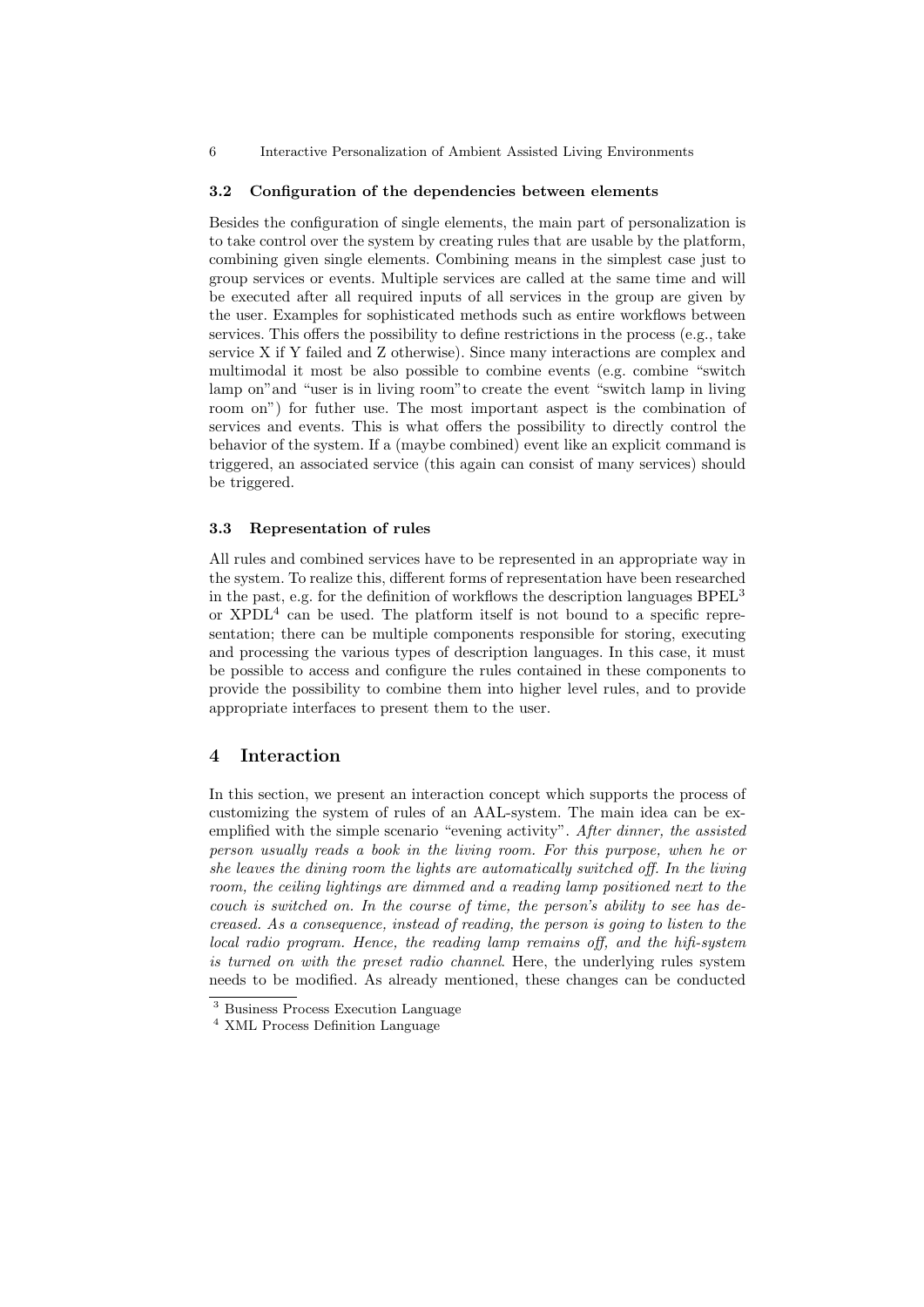by different kinds of users with different knowledge and skills. In order to take this aspect into consideration, we enable a multimodal communication with the system on the one hand, and define varying abstraction levels on the other hand.

#### 4.1 Multimodal interaction

Going back to the "evening activity" scenario: assuming that the person's ability to see has decreased, this not only results in a change of the activity, but has also an impact on the way a respective modification is conducted. In this example, a "traditional" interaction by means of a Graphical User Interface (GUI) would certainly be the wrong choice. A better solution would be to allow a more intuitive and accustomed interaction, for instance, by pointing at the reading lamp and expressing the command "switch off" in a verbal way. If the person repeats this on several evenings, the system would change the related rule after a confirmation request. Thus, we introduce three different modalities which can be combined in the scope of one single interaction, GUI-based, speech-based, and gesture-based (see Fig. 1).



Fig. 1. Multimodal personalization by means of a GUI, speech, and pointing.

GUI-based. Interaction based on a GUI requires an appropriate visualization of the given rules system. Thus, all building blocks of the system have to be graphically presented to the user, supporting the creation of a correct mental representation [5]. Examples for common standard visualization models are activity graphs, workflow graphs, or semantic visualizations [4, 5]. Here, configuration is usually performed by Direct Object Manipulation [6].

Speech-based. The person can explicitly communicate with the system in a habitual verbal manner based on an automatic speech recognition approach (ASR) [2]. Here, spoken words are automatically converted to text and compared to a repository of predefined commands.

Gesture-based. Also regarded as habitual, gesture-based interaction is based on automatic gesture recognition. In our work, a particular focus lies on the recognition of pointing activities. These can be combined with a spoken command, but also with a graphical representation, e.g., by highlighting the graphical representative of the referenced object.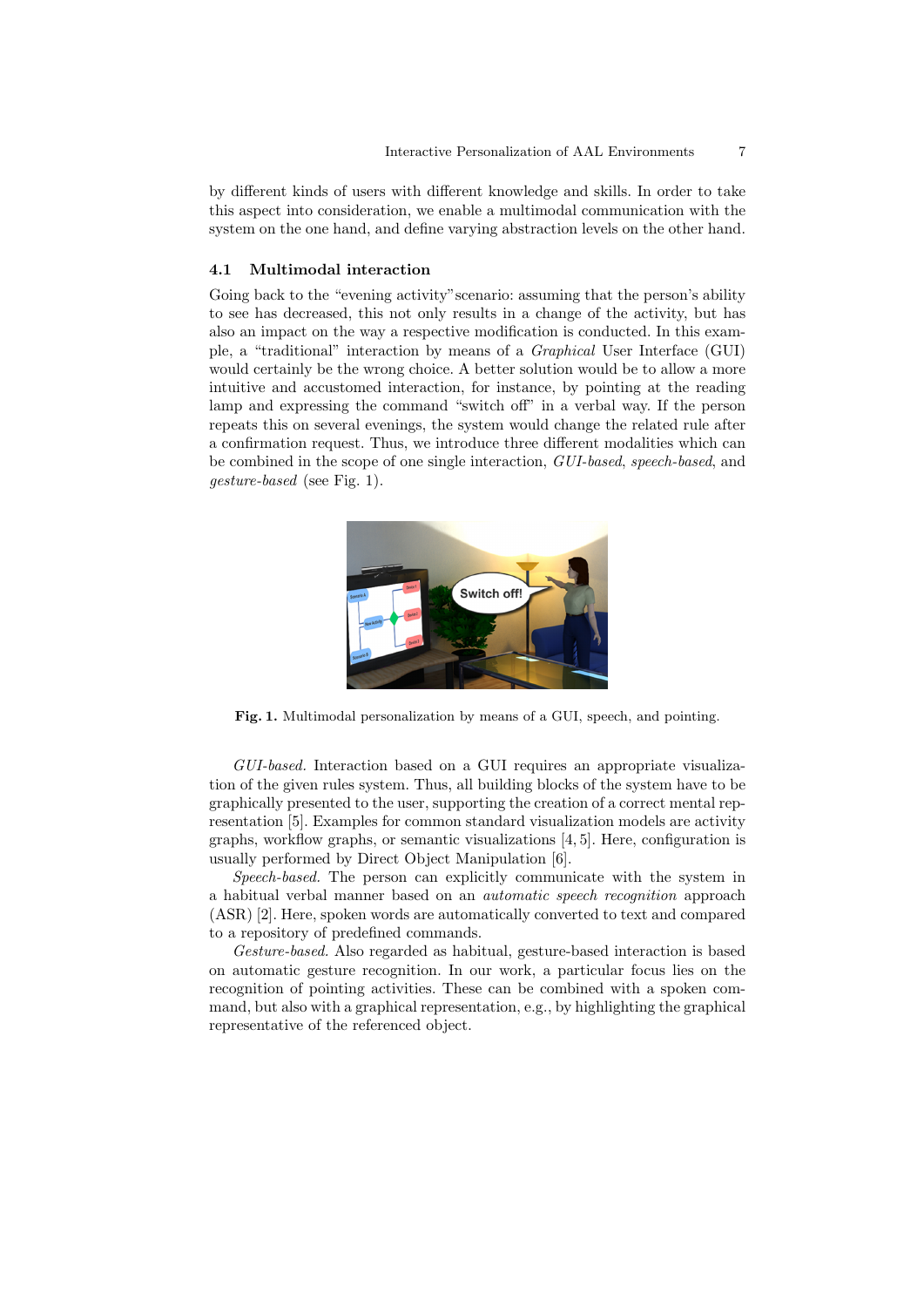#### 4.2 Levels of abstraction

In addition to the options to interact with the system by means of different modalities, we introduce different levels of abstraction in order to meet the needs of persons with differing technical and physical prerequisites. Abstraction implies the presentation of information as well as the access to this data in order to perform modification on the set of rules. Thus, abstraction relates to the visualized information with respect to the amount and/or the level-of-detail. Furthermore, it determines which and how many interactions are allowed out of a set of existing options. In the case of GUI-based personalization, different entities can be presented (see Section 3). For persons with high technical knowledge, the presentation can correspond to the code level, e.g., a workflow definition or an  $RDF<sup>5</sup>$  file. In the next level, graphical representatives can be incorporated, for example as part of an activity or workflow graph. Here, a further abstraction can be defined in order to show only basic building blocks of the rules system with a set of few basic graphical elements. With regard to verbal commands based on speech recognition, abstraction does not refer to the presented information, but to the set of commands which can be expressed by the user. That is, different vocabularies or parts of a common vocabulary are assigned to a specific user account. These vocabularies range from the explicit editing of code-level constructs such as RDF tags or SQL queries to simple commands as described in the example scenario. Since this work addresses only pointing gestures, no abstraction levels are defined in the context of gesture-based personalization.

# 5 Architecture

To support the concepts derived in the previous sections, a generic architecture is presented. This architecture is based on the EU project UniversAAL, as it is supposed to become a standardized general-purpose platform for AAL-spaces. UniversAAL is a consolidated combination of prior work, not following a completely new approach but rather integrating approved concepts from a variety of projects in this area. UniversAAL already has some of the components necessary to realize interactive personalization. The important parts together with some enhancements and extensions are illustrated in Fig. 2.

The middleware is the only component necessary on ever node in the network. It hides distribution and heterogeneity, and facilitates communication by providing a bus-based system with four buses. The input and output bus handle explicit interaction with the end user while context and service bus realize push and pull mechanisms, respectively, for interoperability of various components at a semantic level using ontologies and technologies like RDF and  $\text{OWL}^6$ .

The remaining components are of particular interest and are described in the following subsections.

<sup>5</sup> Resource Description Framework

 $^6$  Web Ontology Language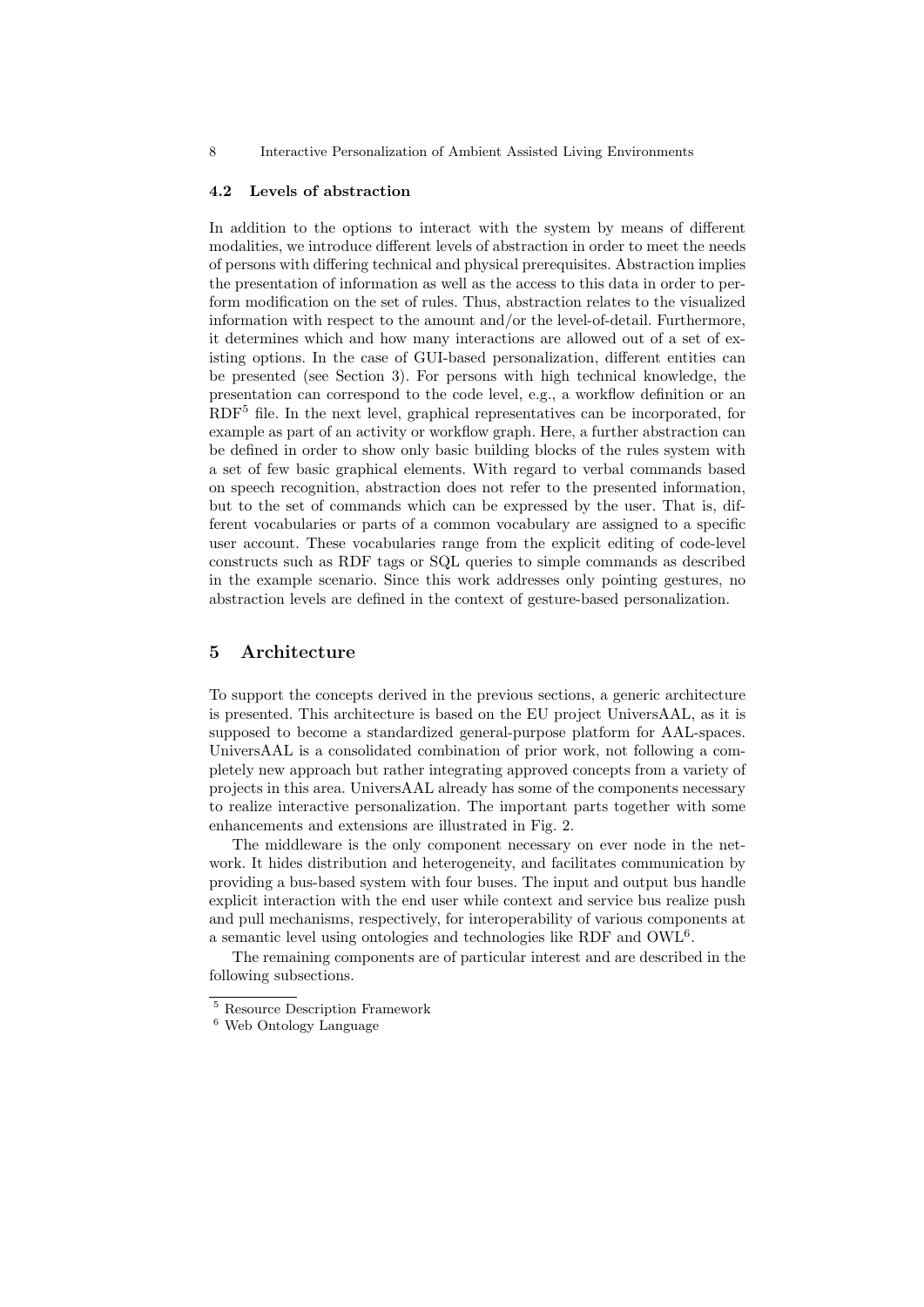

Fig. 2. Architecture of the system, orchestration and reasoning (highlighted by a dotted box) are the parts to be personalized.

#### 5.1 Multimodal interaction

The interaction with the user is probably the most important aspect of a platform to be fulfilled for user acceptance. According to the huge variety of preferences, skills, and impairments, the platform should support multimodal interaction and integrate different modalities. The architecture supports this by integration of various so-called IO-handlers<sup>7</sup> to support different in- and output devices and combinations thereof for interaction with the end users. One IO-handler is responsible for a defined set of modalities and deals with modality fusion and fission. Thus, a different IO-handler can be used for the respective end user. Which handler is used, can be determined by the profiling component, that provides a user model for handling user identity, capabilities, constraints and preferences. Here, a distinction between different user types and their preferred interaction method can be realized.

#### 5.2 Context reasoning and service orchestration

Complex services may not be resolved directly, but by intelligent strategy planning and composition of simpler services. The composed service is then available and registered at the service management component just like regular services.

The context management is responsible for all data and events that can be shared within the system based on a set of shared models and guarantees a certain level of persistence to reflect the current state and allows for querying past events when needed. This data is then used for a rule-based reasoning to derive higher-level situational data from low-level sensor events.

Service orchestration with parameterization and workflow execution as well as the rules for context reasoning are in this work the parts that can be personalized.

<sup>7</sup> Detailed information about the general UI Framework at a technical level can be found in [7].